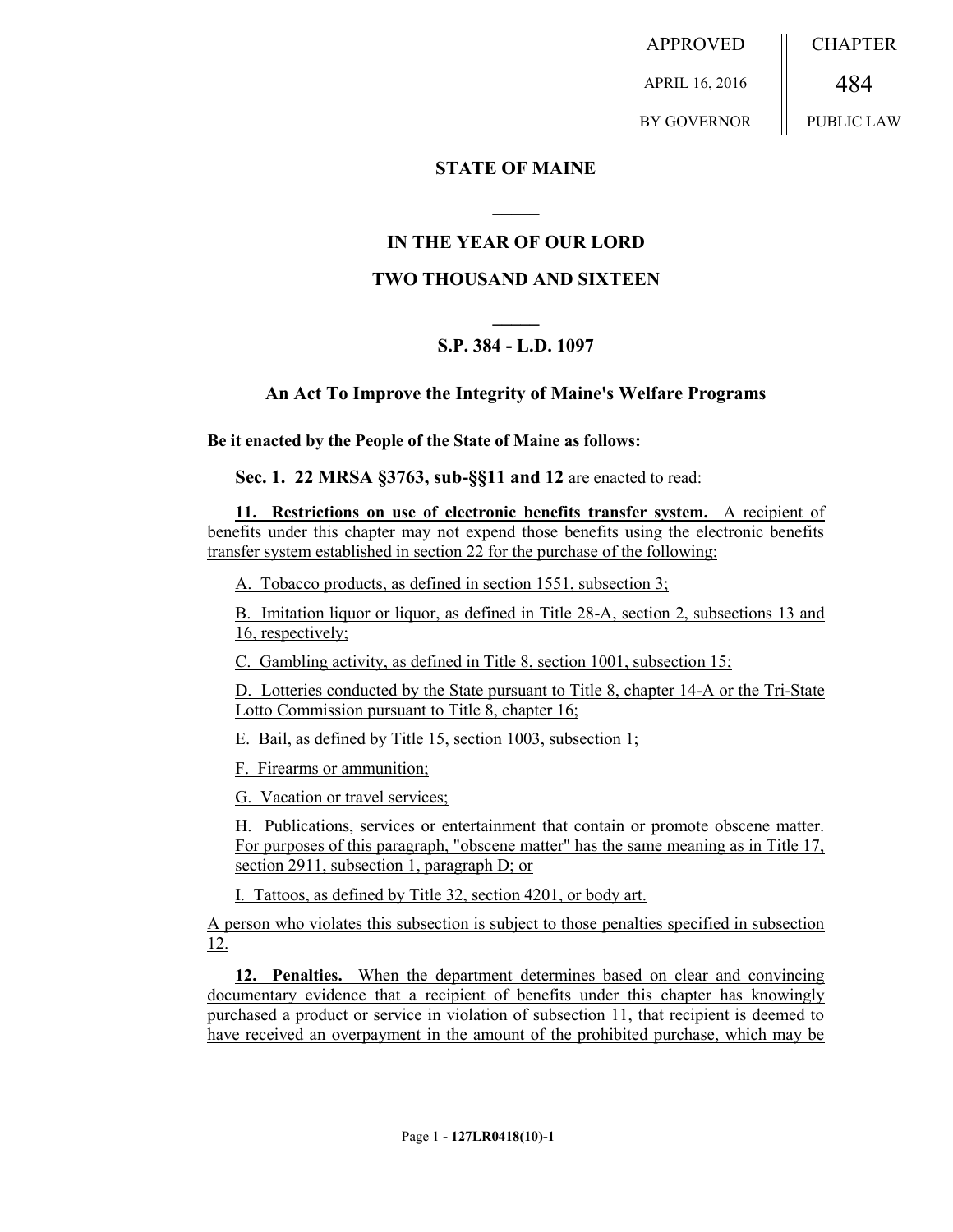recovered by the department pursuant to chapter 1055-A. The recipient is also subject to the following additional penalties:

A. For the 1st offense, the recipient may be disqualified from receiving benefits under this chapter for a period that does not exceed 3 months;

B. For the 2nd offense, the recipient may be disqualified from receiving benefits under this chapter for a period that does not exceed 12 months; and

C. For the 3rd and subsequent offenses, the recipient may be disqualified from receiving benefits under this chapter for a period that does not exceed 24 months.

The department shall initiate an administrative hearing for a recipient of benefits who the department has determined has violated subsection 11. The notice and hearing must be conducted consistent with the department rules governing notice and hearing required for an intentional program violation.

**Sec. 2. Blocking prohibited purchases through technological means.** No later than October 1, 2016, notwithstanding Joint Rule 353, the Commissioner of Health and Human Services shall convene a working group, referred to in this section as "the feasibility working group," to determine feasible options for preventing Temporary Assistance for Needy Families program benefits, through electronic benefits transfer cards, from being used to purchase the prohibited products or services listed in the Maine Revised Statutes, Title 22, section 3763, subsection 11, referred to in this section as "prohibited products or services."

**1. Members.** The feasibility working group consists of the following members:

A. The Commissioner of Health and Human Services or the commissioner's designee;

B. Two members of the House of Representatives, including a member from each of the 2 parties holding the largest number of seats in the Legislature, appointed by the Speaker of the House;

C. Two members of the Senate, including a member from each of the 2 parties holding the largest number of seats in the Legislature, appointed by the President of the Senate; and

D. Three members appointed by the Commissioner of Health and Human Services as follows:

(1) A representative of retailers in the State;

(2) A representative of the financial industry familiar with electronic commerce; and

(3) A representative of individuals receiving cash assistance through the TANF program.

**2. Duties.** The feasibility working group shall research, evaluate, determine and recommend the most effective means of ensuring that electronic benefits transfer cards block at the point of sale the use of TANF benefits to purchase prohibited products or services. The feasibility working group shall determine the cost of any system that it